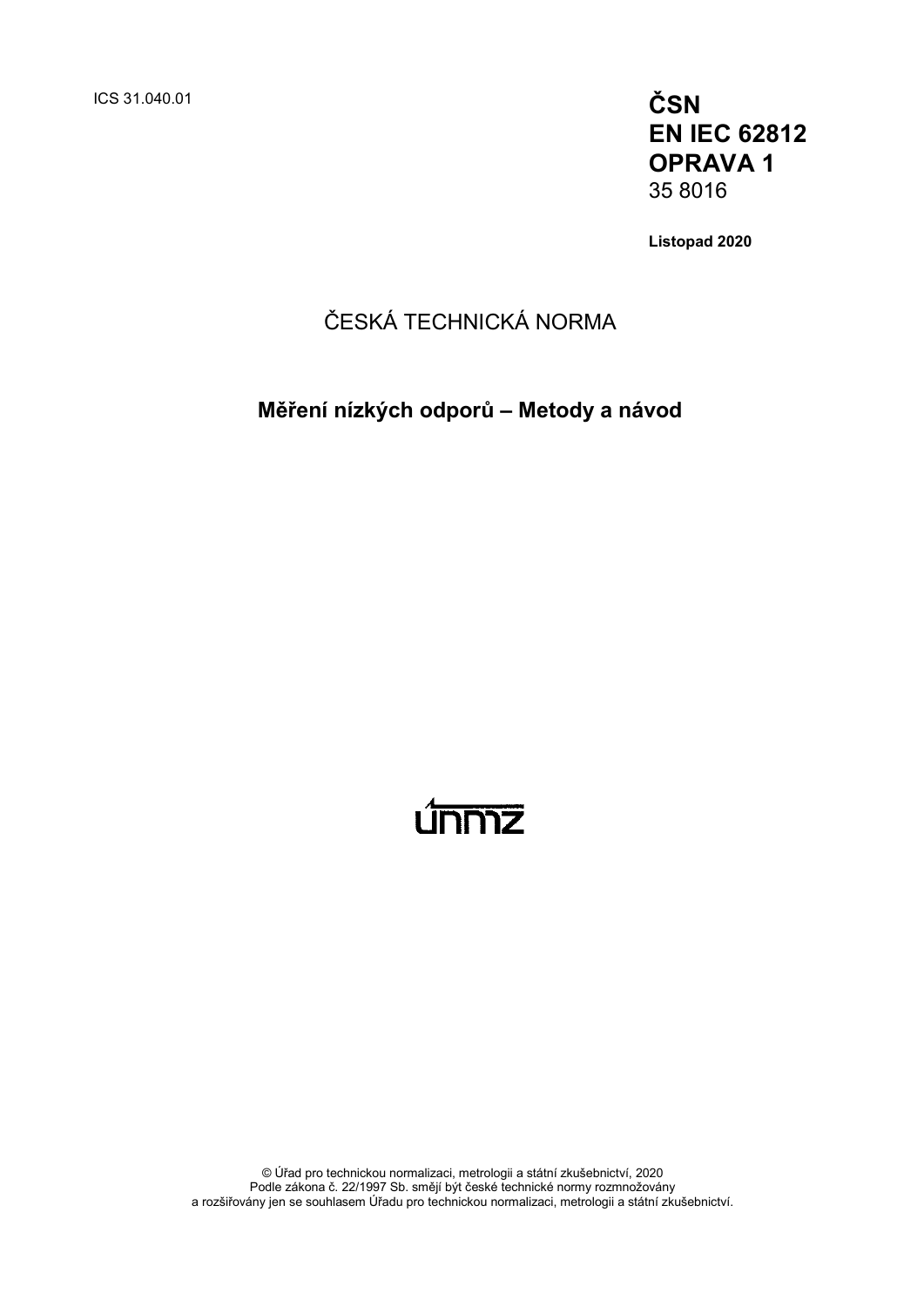ČSN EN IEC 62812/Opr. 1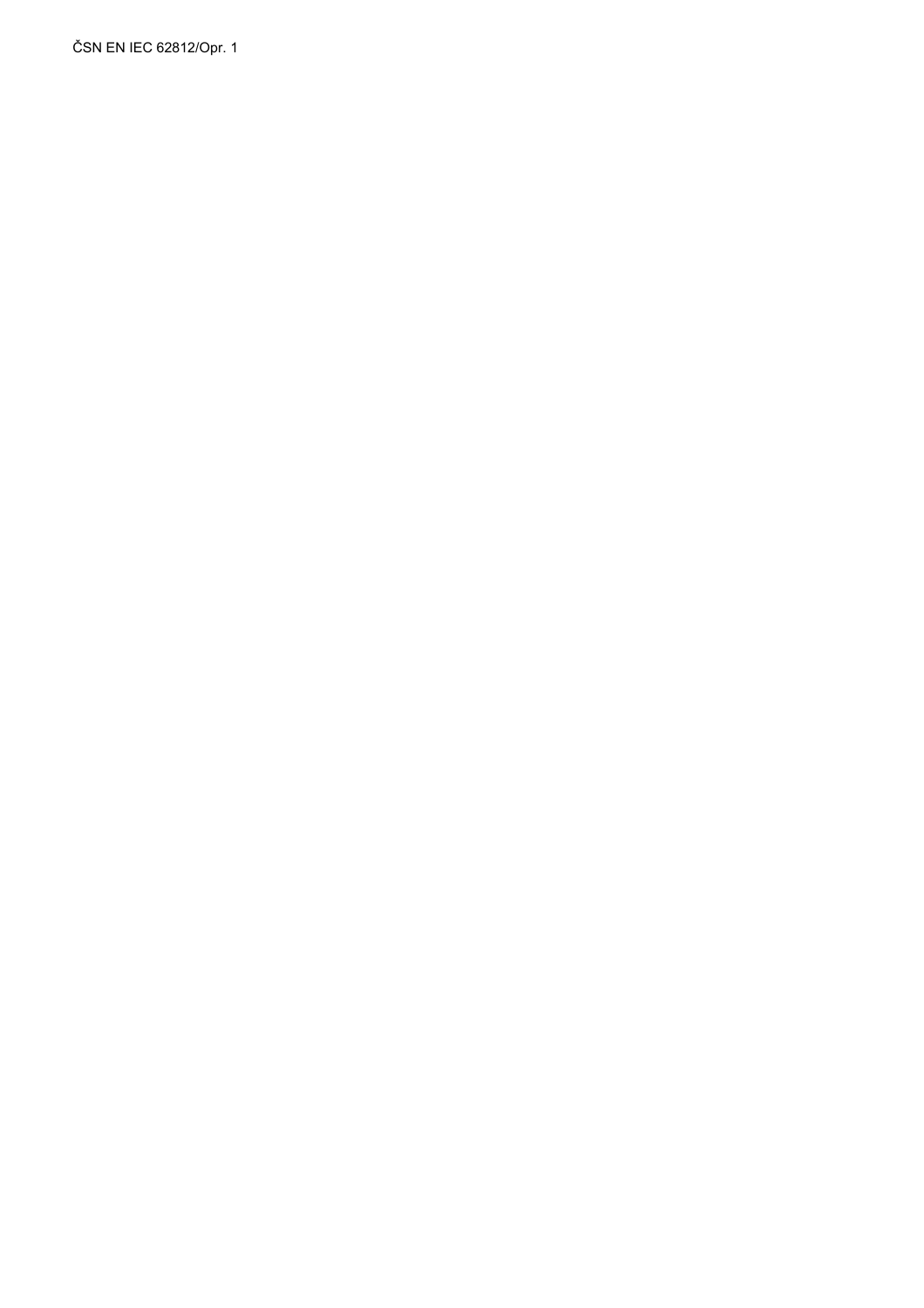# EUROPEAN STANDARD NORME EUROPÉENNE EUROPÄISCHE NORM

## **EN IEC 62812:2019/AC:2020- 04**

April 2020

ICS 31.040.01

English Version

### Low resistance measurements - Methods and guidance (IEC 62812:2019/COR1:2020)

Mesures de faibles résistances - Méthodes et recommandations (IEC 62812:2019/COR1:2020)

 To be completed (IEC 62812:2019/COR1:2020)

This corrigendum becomes effective on 10 April 2020 for incorporation in the English language version of the EN.



European Committee for Electrotechnical Standardization Comité Européen de Normalisation Electrotechnique Europäisches Komitee für Elektrotechnische Normung

**CEN-CENELEC Management Centre: Rue de la Science 23, B-1040 Brussels** 

© 2020 CENELEC All rights of exploitation in any form and by any means reserved worldwide for CENELEC Members.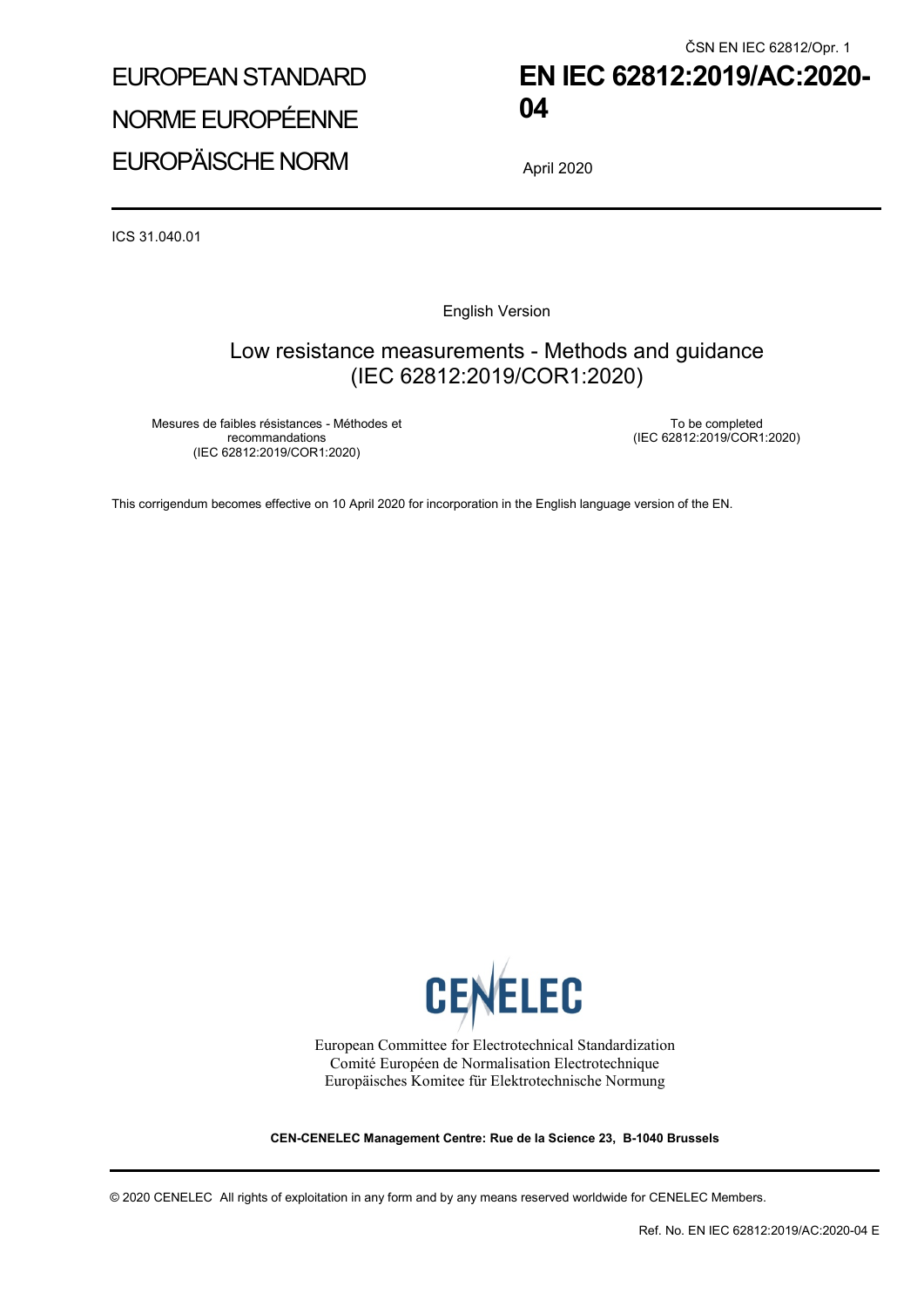EN IEC 62812:2019/AC:2020-04

ČSN EN IEC 62812/Opr. 1

#### **Endorsement notice**

The text of the corrigendum IEC 62812:2019/COR1:2020 was approved by CENELEC as EN IEC 62812:2019/AC:2020-04 without any modification.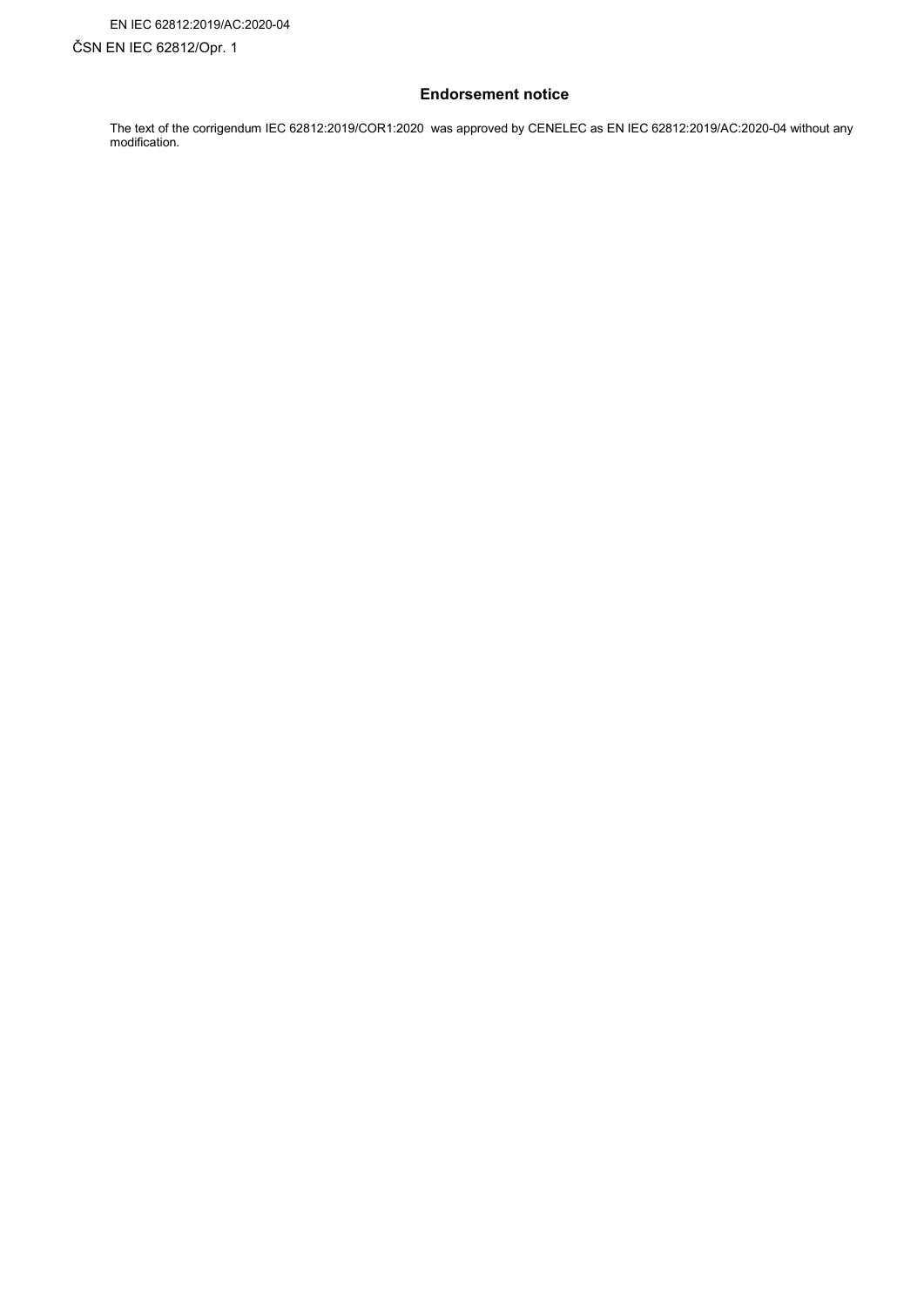\_\_\_\_\_\_\_\_\_\_\_\_

**IEC 62812 Edition 1.0 2019-05**

**IEC 62812 Édition 1.0 2019-05**

**LOW RESISTANCE MEASUREMENTS –** 

**MESURE DE FAIBLES RÉSISTANCES –** 

**Methods and guidance**

**Méthodes et recommandations**

#### **CORRI GENDUM 1**

Corrections to the French version appear after the English text.

Les corrections à la version française sont données après le texte anglais.

*In 5.4, 2nd paragraph, replace the text with the following:*

Figure 11 shows the circuit for a four-wire resistance measurement as discussed in 5.2, complemented with the switch required for conducting measurements with reversible force current.

*In Figure 11, delete the 2nd entry of the key (*S pole changing switch*).*

Corrections à la version française:

*En 5.4, 2<sup>e</sup> alinéa, remplacer le texte par le suivant:*

La Figure 11 représente le circuit pour une mesure de résistance à quatre fils abordée en 5.2, complétée par le commutateur nécessaire pour réaliser des mesures avec un courant de force réversible.

*Dans la Figure 11, éliminer la 2<sup>e</sup> entrée de la légende (*S inverseur de polarité*).*